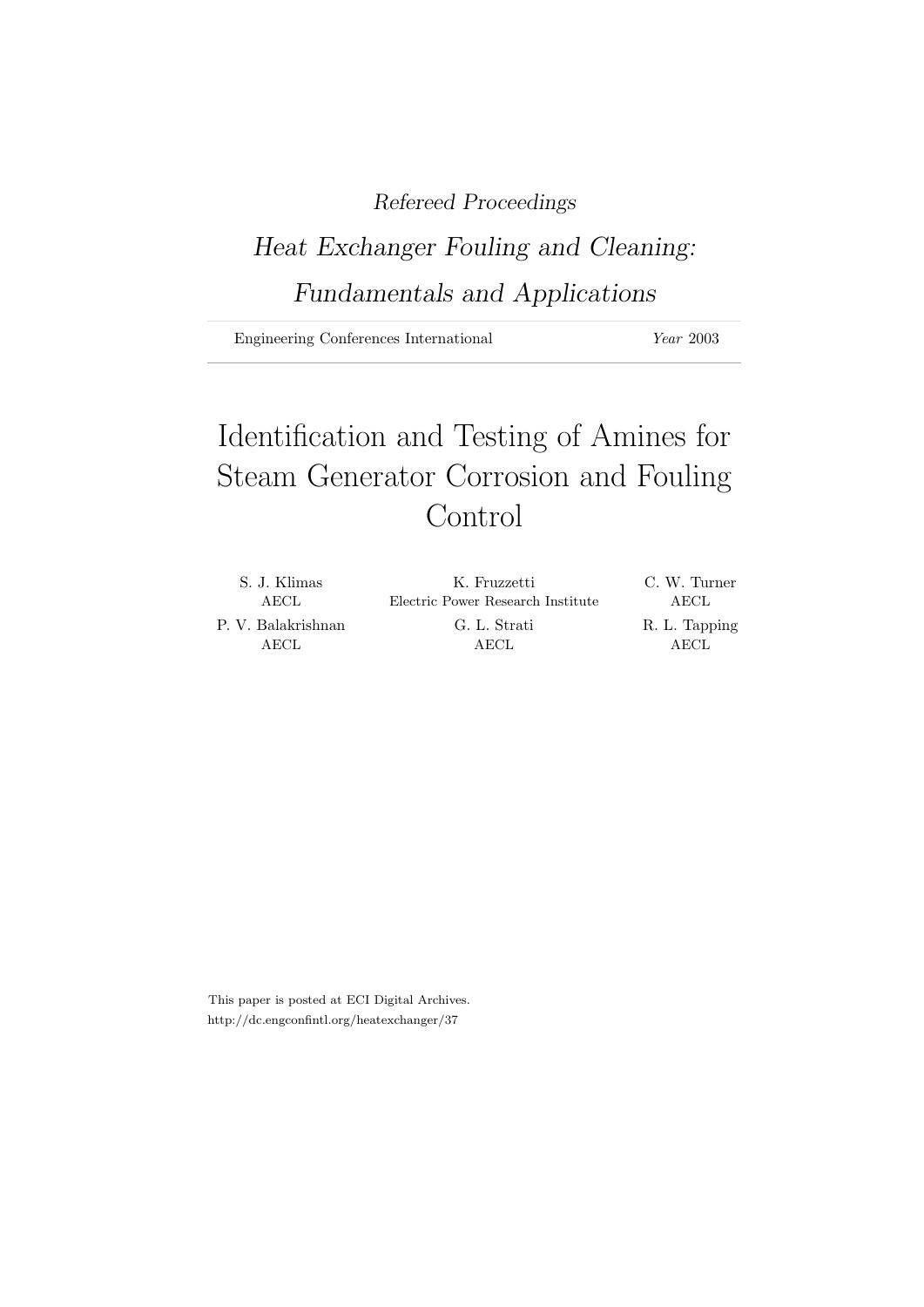### **IDENTIFICATION AND TESTING OF AMINES FOR STEAM GENERATOR CORROSION AND FOULING CONTROL**

 $\mathbf{S}\text{. J. Klimas}^1, \text{K. Fruzzetti}^2, \text{C.W Turner}^1, \text{P.V. Balakrishnan}^1, \text{G.L. Strati}^1 \text{ and R.L Tapping}^1$ 

<sup>1</sup> Atomic Energy of Canada Limited, Chalk River, Ontario, Canada K0J 1J0, email addresses: *KlimasS@aecl.ca*, TurnerC@aecl, BalakrishnanB@aecl.ca, StratiG@aecl.ca, and TappingR@aecl.ca

<sup>2</sup> Electric Power Research Institute, 3412 Hillview Avenue, California, U.S.A. 94304, *Kfruzzet@epri.com* 

#### **ABSTRACT**

AECL and EPRI have been evaluating candidate amines for control of corrosion and fouling in recirculating nuclear steam generators. To permit an unambiguous ranking of the suitability of the candidate amines, the characteristics of base strength, volatility, price, steam generator fouling, cost of associated condensate and blowdown polishing, toxicity and ecotoxicity have been summarized in a single numerical index.

The majority of the data required for the calculation of the index is available in the literature. The effect of amine on steam generator fouling has been measured using a recirculating loop at AECL under flow boiling conditions. The loop results coupled with steam generator modelling indicate a significant reduction in steam generator fouling rates when optimized chemistry is used. The calculated reduction in the cost of steam generator fouling and corrosion control for several amines and amine mixtures is given.

#### **INTRODUCTION**

As a rule, pressurized water reactor (PWR) and pressurized heavy water reactors (PHWR) use an allvolatile water treatment (AVT) in the steam cycle (secondary heat transport system). The main ingredient of this treatment is an organic amine used to adjust the pH. The most commonly-used amines are monoethanolamine (ETA), morpholine (MPH) and ammonia (NH3). The latter is becoming less popular because of its high volatility, yet it is universally present as a product of decomposition of other amines, thus contributing to the overall pH. Other still less common "alternative" or "advanced" amines include 2 amino-2-methyl-propanol (AMP), dimethylamine (in a mixture with ETA), and 3-methoxypropylamine (3MPA).

The main purpose of adding the amine is to control corrosion throughout the steam cycle by providing an adequately alkaline pH at all locations of interest. Many moderately strong and volatile amines can provide adequate pH when dosed in sufficient quantities. However, since steam generator (SG) fouling is an endemic and very costly problem in nuclear power plants, there is also a desire to optimize the water chemistry for SG fouling control.

SG fouling involves deposition of iron corrosion products, mostly magnetite, and other impurities on the SG tube bundle (on the SG shell side, where boiling occurs). The deposits are detrimental because of possible:

- creation of flow-restricted or liquid-deficient zones, where aggressive chemistry may develop, resulting in under-deposit or crevice corrosion,
- detrimental effects on heat transfer, resulting in degradation of plant thermal performance,
- flow blockages, resulting in an increased pressure drop and, in extreme cases, level oscillation.

Fouling management may involve: station outages (e.g., for inspection and cleaning), station de-rating and, in extreme cases, steam generator replacement. As an example of the magnitude of the cost associated with SG fouling, one may consider the following figures: the cost of replacement power during an outage--US\$1 million per day, the cost of removal of crud from SGs—US\$3,200 per kg (based on chemical cleaning performed when the crud loading on tubes reaches 0.1 kg/m²), the cost of SG replacement--\$200 million per plant (the SG itself costs US\$10-25 million each). Over the last 20 years, 27 US PWRs have replaced 85 SGs, and an additional 13 PWRs are currently in the process of replacing 34 SGs over the next 5 years. Power plants have been de-rated by as much as 10% due to SG fouling.

Atomic Energy of Canada Limited (AECL) and Electric Power Research Institute (EPRI) have been evaluating candidate amines for corrosion and SG fouling control (Klimas et al. 2002, Turner et al. 1997, 1999, 2001). Since any of a large number of amines or other additives can be considered for water chemistry control, one must state at the beginning that the driving force for the selection of the amine(s) is a minimization of the overall cost of the control of corrosion and fouling in the power plant. While fouling control has been the main focus of our work, all the relevant amine selection criteria must be identified and satisfied, and thereafter the overall cost minimized.

#### **IDENTIFICATION OF AMINES**

#### **Amine Selection Criteria**

The following fundamental selection criteria for amines have been identified:

- Corrosion control
	- o Strong base
	- $\circ$  Low volatility (~1:1 water-steam partition coefficient)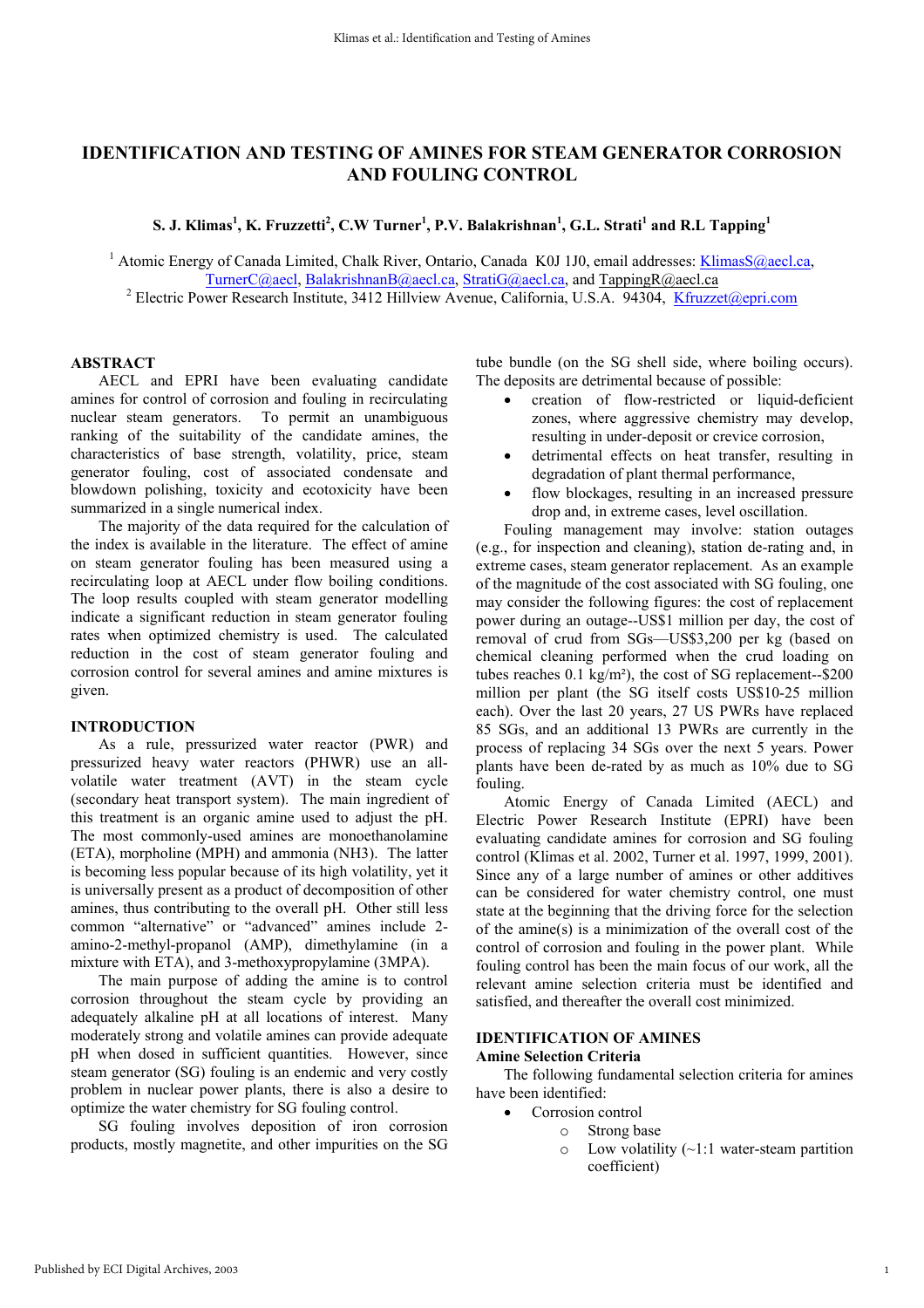- o No increase in general corrosion
- o Introduction of no amine-specific corrosion issues (e.g., flow-accelerated corrosion)
- o Products of thermal decomposition introduce no corrosion issues
- SG fouling control
	- o Low deposition rate for magnetite particles
	- o High rate of deposit removal
	- o Low rate of deposit consolidation
	- o No increase in fouling by hematite particles, or other less common fouling species.
- Amine cost
	- o Low price
	- o Readily available
	- o Low concentration required for use (implying a high base strength, low volatility, and low molecular mass)
	- o Low thermal decomposition rate in deoxygenated water at temperatures up to 280°C
- Condensate and blowdown polishing costs (in plants employing condensate and blowdown polishing)
	- o Compatible with ion-exchange resins
	- o Low molar concentrations required (implying a high base strength and low volatility)
- Safety and environmental considerations
	- o Not a carcinogen or otherwise extremely hazardous substance (as defined and listed by an appropriate environmental protection agency or equivalent)
	- o Low toxicity to humans (lethal dose 50% kill,  $LD_{50} \leq$  that for ammonia; the threshold limit value—time-weighted average,  $TLV-TWA \leq that$  for  $ETA$ ).
	- o Good biodegradability and low ecotoxicity ("inherently biodegradable" strongly preferred).
	- o Low concentration required for use
	- o Products of degradation no more hazardous than the parent chemical or ammonia
	- o Already used in industry
	- o Acceptable to the regulator
- Social aspects
	- o No practical diversion routes for production of controlled substances, like illicit drugs, chemical weapons, etc.
- o Tolerable odour at the anticipated (nontoxic) concentrations
- Other practical considerations
	- o Sufficient solubility
	- o No excessive foaming at low concentrations
	- o Safety/convenience of storage, handling, and dosing to the feedwater
	- o Commonly used (so that extensive data are available)

#### **Amine Index**

A numerical "amine index" can be defined for direct comparison of the economics of the application of various amines for corrosion and fouling control. This index has been termed "combined comparative amine index for corrosion and fouling control." The index is "combined" because it permits an unambiguous and quantified ranking of candidate amines taking into consideration the relevant amine characteristics: base strength, volatility, price, specific effect on steam generator fouling, cost of associated condensate and blowdown polishing, toxicity and ecotoxicity, etc. The index is "comparative" because it is useful only for selection between two or more candidate amines; therefore, the costs which are considered constant (or undetermined) on the change of the identity of the amine are eliminated from the index.

The index can only be calculated for amines (or amine mixtures) that pass the toxicity, ecotoxicity, social, and other basic practical requirements for the application in a steam cycle. The index depends on the station design and its operating parameters (e.g., blowdown rate).

The index, \$I, can be expressed as a sum of the partial non-constant costs:

$$
I = S A + S B + S C + S D \tag{1}
$$

The cost of the amine, \$A, is calculated as the amine usage (in kg per EFPY of 1000 MW station) times the price of the amine (dollars/kg). The usage is primarily determined by the required amine concentration (see the next section), operation of condensate polishing (if any), the SG blowdown rate, and the rate of decomposition of the amine.

The comparative cost of fouling, \$B, is estimated for one amine on the basis of the known or estimated cost of fouling for another ("standard") amine, the factor for fouling prevention for both of the amines, and the ratio of the corrosion product transport rates for the two amines. The factor for fouling prevention is discussed in Section "Effect of Amine on Fouling".

For stations that use condensate polishing (not all do) and operate the IX beds in the protonated form, the cost of polishing, \$C, can be calculated using: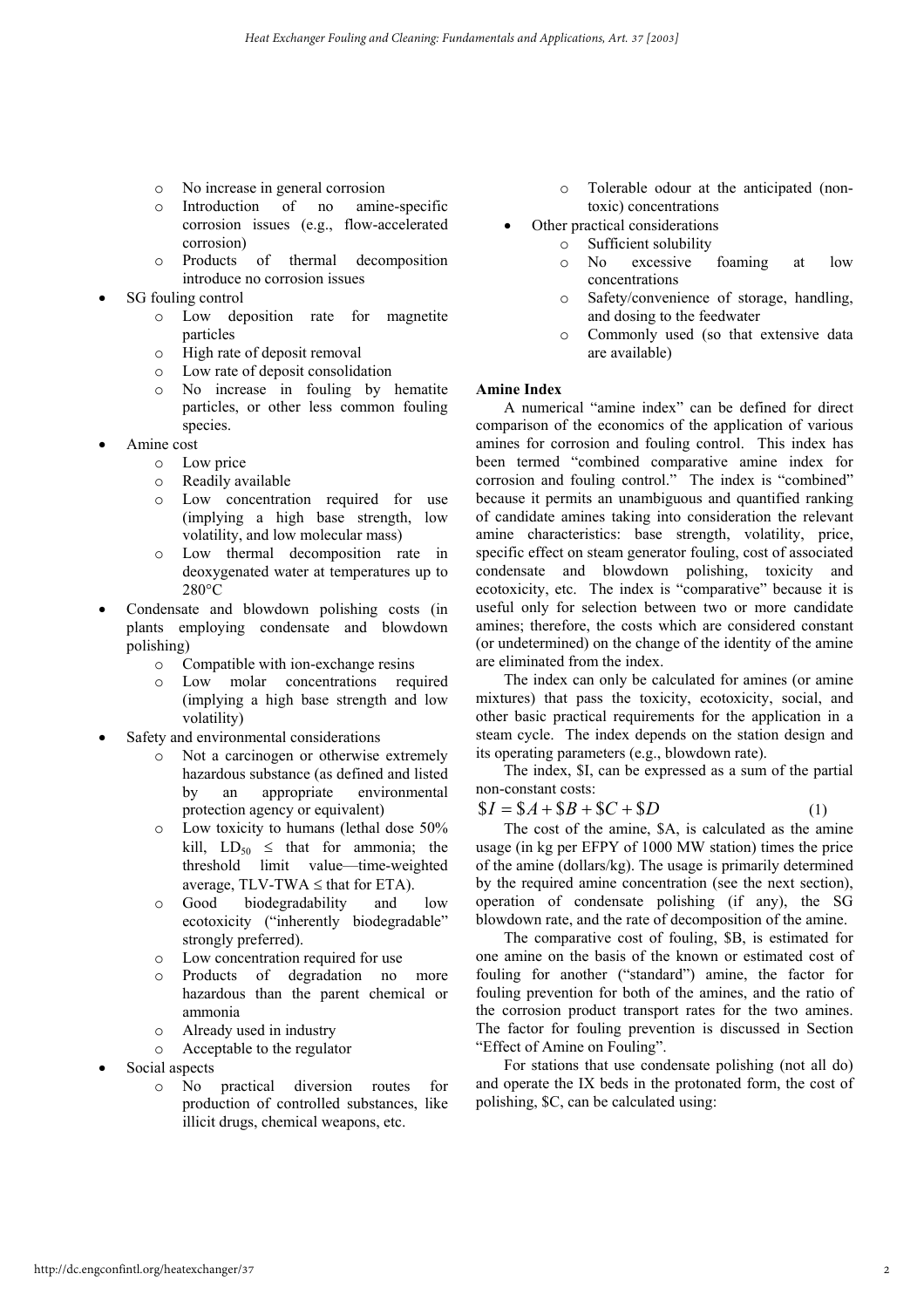$$
SC = \frac{F \cdot Y \cdot C}{M_M} \cdot \frac{\$IX_{Reg}}{IX_{Cap}} \tag{2}
$$

where F is the flow through the polisher and C is the difference in the amine concentration in water coming to and from the IX bed. For stations that operate the IX bed in the amine form, the requirement for the amine is that the resin selectivity for the main cationic impurity (usually sodium) over the amine is acceptable.

Where applicable, the cost of blowdown polishing, \$D, can be calculated using a formula analogous to (2), but with the blowdown flow rate used in place of F.

The majority of the data required for the calculation of the index is available in the literature and can be readily applied to evaluate the acceptability and economics of switching a plant to an alternative amine.

On the basis of the literature data and the amine selection criteria, the following potentially-interesting amines were removed from further consideration as candidates for use in nuclear power plants: azeridine, azetidine, cyclohexylamine, quinuclidine (QND), 3 hydroxyquinuclidine (3HQ) (Klimas et al., 2002).

The most difficult to evaluate are the following contributors to the combined amine index:

- the required amine concentration, and
- the effect of the amine on SG fouling.

#### **Amine Concentration**

The critical parameter for the evaluation of the amine index is the concentration of the amine required in the SG final feedwater. The required concentration depends on the amine strength, volatility, station design, and the pH requirements for the individual plant components so that they meet their design lifetime (40-60 years for CANDU® NGSs). Example concentrations can be calculated from the requirement stated in the following form: "the required amine concentration is the minimal concentration of the amine (mg/kg) in the final feedwater which is required to maintain a pH of 1 pH unit above the neutral point everywhere in the steam cycle". Here, the 1 pH unit above the neutral point is arbitrary, but it would be considered satisfactory for most components with low-velocity flow (e.g.,  $\leq$  m/s). Note that some stations may have specific requirements for high pH in components constructed of carbon steel with a very low chromium content (e.g.,  $\leq 0.02\%$ ) which experience high-velocity flow (e.g., primary steam separators, condensate lines, SG tube support plates), or for a low pH in the condenser constructed of copperbased alloy, or specific requirements for SG crevice neutralization if ingress of acidifying species (e.g., chlorides or sulfates) is an issue. Such special requirements need to be specified before the required amine concentrations can be established.

The volatility and base strength have been measured or calculated for many amines at temperatures up to 300°C (Cobble et al., 1992). On the basis of these data, the required amine concentration can be calculated using a steam cycle model coupled with a chemical equilibrium code. Table 1 shows the calculated concentrations required to maintain a pH of 1 pH unit over the neutral point everywhere in a CANDU-6 steam cycle (crevices and the primary steam separators were not considered) for a number of amines. Table 1 demonstrates that MPH requires approximately 9 times the concentration compared to ETA in order to maintain the required  $pH<sub>T</sub>$  conditions. The following amines are found to require relatively low concentrations to maintain the specified  $pH<sub>T</sub>$  in the steam cycle: 4-aminobutanol (4AB), diaminopropane (DAP), diaminoethane (DAE), and 5-aminopentanol (5AP). The required concentrations are 4 to 5.3 times lower than that for ETA, or 35 to 47 times lower concentration than that for MPH. Table 2 lists the pH values resulting from the application of the amines at the concentrations given in Table 1. For mixtures containing dodecylamine (DDA), the concentration of DDA was taken at 1.2 mg/kg.

| Onit Above the Neutral Point in the Steam Cycle. |                 |               |          |  |  |  |
|--------------------------------------------------|-----------------|---------------|----------|--|--|--|
| Amine Name                                       | Abbre           | Amine         |          |  |  |  |
|                                                  | viation         | Concentration |          |  |  |  |
|                                                  |                 | mg/kg         | Relative |  |  |  |
|                                                  |                 |               | to ETA   |  |  |  |
| Ethanolamine                                     | <b>ETA</b>      | 8.0           | 1.00     |  |  |  |
| Ammonia                                          | NH <sub>3</sub> | 55            | 6.9      |  |  |  |
| Morpholine                                       | <b>MPH</b>      | 70            | 8.8      |  |  |  |
| Dimethylamine                                    | DMA             | 25            | 3.1      |  |  |  |
| Pyrrolidine                                      | <b>PYRR</b>     | 10            | 1.3      |  |  |  |
| 3-Hydroxyquinuclidine                            | 3HQ             | 3.0           | 0.38     |  |  |  |
| Dipropylamine                                    | <b>DPA</b>      | 24            | 3.0      |  |  |  |
| Methylamine                                      | MA              | 15            | 1.9      |  |  |  |
| 3-Methoxypropylamine                             | 3MPA            | 55            | 6.9      |  |  |  |
| 4-Aminobutanol                                   | 4AB             | 1.5           | 0.19     |  |  |  |
| 5-Aminopentanol                                  | 5AP             | 2.0           | 0.25     |  |  |  |
| Diaminoethane                                    | DAE             | 2.0           | 0.25     |  |  |  |
| Diaminopropane                                   | DAP             | 1.5           | 0.19     |  |  |  |

Table 1. Calculated Concentration of the Amine in the Final Feedwater Required to Maintain a  $pH<sub>T</sub>$  of 1 pH Unit Above the Neutral Point in the Steam Cycle.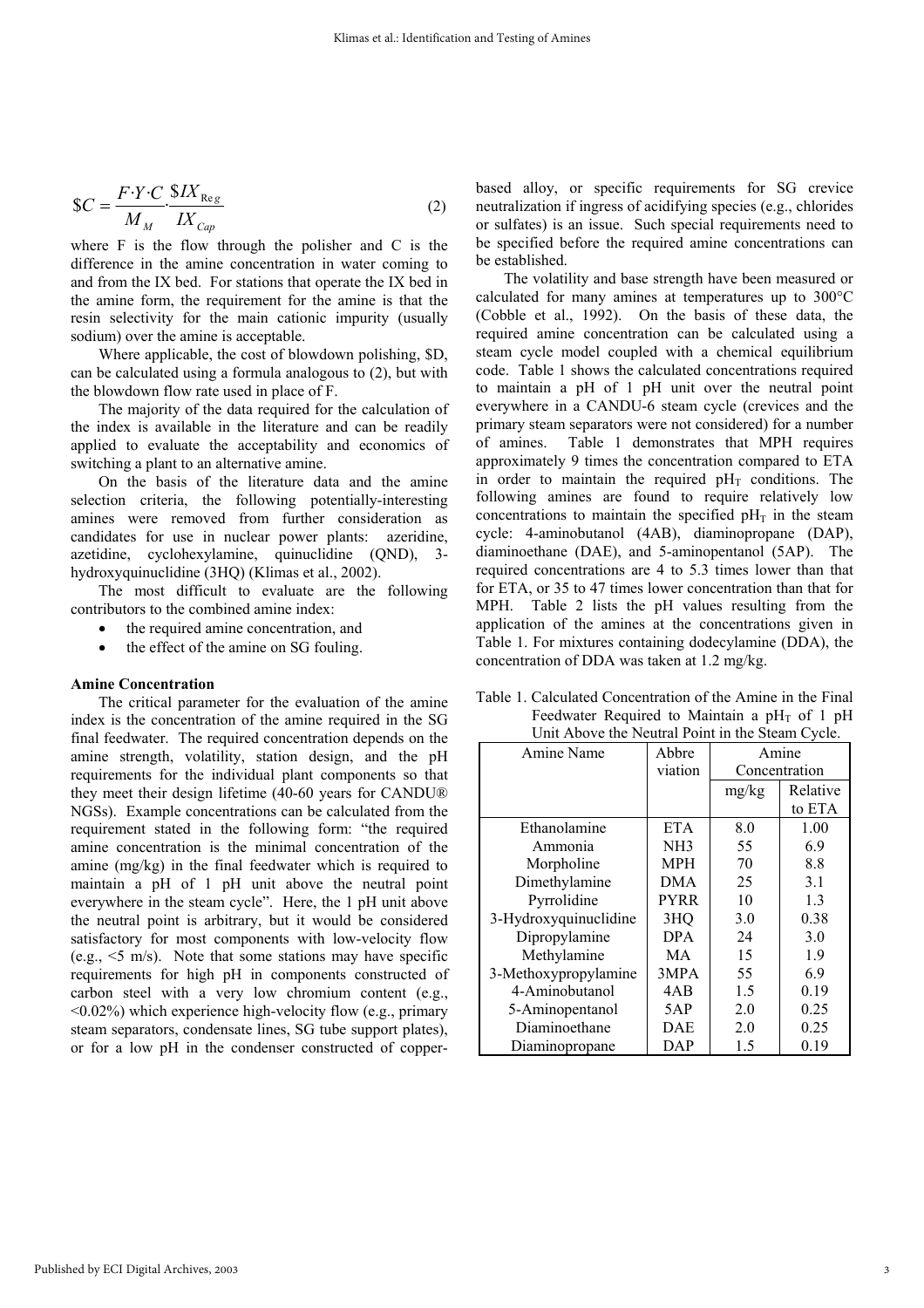| Amine                 |      | 2   | 3   | 4   | 5   | 6   | 7   | 8   | 9   | 10  | 11  | 12  | 13  | 14  | 15  |
|-----------------------|------|-----|-----|-----|-----|-----|-----|-----|-----|-----|-----|-----|-----|-----|-----|
| <b>ETA</b>            | 9.4  | 7.1 | 6.6 | 7.1 | 7.2 | 7.1 | 7.7 | 8.2 | 8.4 | 8.6 | 8.9 | 7.1 | 7.2 | 7.7 | 8.3 |
| NH <sub>3</sub>       | 10.1 | 7.6 | 6.6 | 6.9 | 6.9 | 6.9 | 7.3 | 7.7 | 8.0 | 8.3 | 8.6 | 7.2 | 7.8 | 8.3 | 8.8 |
| <b>MPH</b>            | 9.5  | 7.2 | 6.6 | 7.0 | 7.0 | 7.0 | 7.5 | 7.9 | 8.2 | 8.5 | 8.8 | 7.0 | 7.4 | 7.8 | 8.4 |
| <b>DMA</b>            | 10.3 | 7.8 | 6.6 | 6.9 | 7.0 | 6.9 | 7.3 | 7.8 | 8.1 | 8.4 | 8.8 | 7.4 | 8.1 | 8.5 | 9.0 |
| <b>PYRR</b>           | 9.8  | 7.5 | 6.6 | 7.0 | 7.1 | 7.0 | 7.5 | 8.0 | 8.3 | 8.6 | 9.0 | 7.2 | 7.7 | 8.1 | 8.6 |
| 3HQ                   | 9.0  | 6.9 | 6.6 | 7.1 | 7.1 | 7.1 | 7.7 | 8.1 | 8.2 | 8.4 | 8.6 | 7.0 | 6.9 | 7.3 | 7.9 |
| <b>DPA</b>            | 10.0 | 7.6 | 6.6 | 6.8 | 6.8 | 6.8 | 7.2 | 7.6 | 7.9 | 8.3 | 8.7 | 7.2 | 7.8 | 8.2 | 8.7 |
| МA                    | 10.2 | 7.7 | 6.6 | 7.0 | 7.0 | 7.0 | 7.5 | 8.0 | 8.2 | 8.6 | 8.9 | 7.3 | 7.9 | 8.4 | 8.9 |
| 3MPA                  | 10.0 | 7.5 | 6.6 | 7.1 | 7.1 | 7.1 | 7.6 | 8.2 | 8.4 | 8.8 | 9.2 | 7.2 | 7.7 | 8.2 | 8.8 |
| 4AB                   | 8.9  | 6.8 | 6.7 | 7.1 | 7.1 | 7.0 | 7.6 | 8.0 | 8.1 | 8.3 | 8.5 | 6.9 | 6.8 | 7.2 | 7.8 |
| 5AP                   | 9.0  | 6.9 | 6.6 | 7.1 | 7.1 | 7.0 | 7.7 | 8.1 | 8.2 | 8.4 | 8.6 | 6.9 | 6.8 | 7.2 | 7.9 |
| <b>DAE</b>            | 9.1  | 6.9 | 6.6 | 7.1 | 7.1 | 7.1 | 7.6 | 8.1 | 8.2 | 8.4 | 8.7 | 7.0 | 7.0 | 7.4 | 8.0 |
| DAP                   | 9.0  | 6.9 | 6.6 | 7.1 | 7.1 | 7.1 | 7.7 | 8.1 | 8.2 | 8.4 | 8.7 | 7.0 | 6.9 | 7.3 | 7.9 |
| ETA+DDA               | 9.5  | 7.1 | 6.6 | 7.1 | 7.2 | 7.1 | 7.7 | 8.2 | 8.4 | 8.6 | 8.9 | 7.1 | 7.2 | 7.7 | 8.3 |
| DAE+DDA               | 9.2  | 7.0 | 6.6 | 7.1 | 7.1 | 7.1 | 7.6 | 8.1 | 8.2 | 8.4 | 8.7 | 7.0 | 7.1 | 7.5 | 8.1 |
| $pH_{\text{neutral}}$ | 6.9  | 5.7 | 5.6 | 5.7 | 5.7 | 5.6 | 5.8 | 6.0 | 6.1 | 6.2 | 6.4 | 5.7 | 5.8 | 6.0 | 6.3 |

Table 2. Calculated pH<sub>T</sub> and pH<sub>T</sub> of the Neutral Point at 15 Locations in the CANDU-6 Steam Cycle. The locations are: 1condenser, 2-deaerator, 3-SG, 4-high pressure turbine drain, 5-moisture separator, 6 to 11-low pressure turbine drains (6 stages), 12-high pressure heater (shell side), 13-15-low pressure heaters (shell side).

When selecting the amine concentration, requirements for neutralization of acidic crevices could also be considered. Table 3 shows example  $pH<sub>T</sub>$  values calculated for a model SG crevice in the presence of 3 common impurities (chloride, sulfate, acetate) and the concentrations of amine in the feedwater as listed in Table 1.

Table 3. Calculated  $pH_T$  in Model Crevices Neutralized with Amines. The assumed impurity was: (1) 3  $\mu$ g/kg of Cl<sup>-</sup>, (2) 3  $\mu$ g/kg of SO4<sup>2-</sup>, and (3) 300 µg/kg of CH3COO- .

| Amine           | (1) | (2)    | (3) |
|-----------------|-----|--------|-----|
| <b>ETA</b>      | 5.1 | 1.4    | 6.7 |
| NH <sub>3</sub> | 4.5 | 0.1    | 6.1 |
| <b>MPH</b>      | 4.8 | 0.7    | 6.4 |
| <b>DMA</b>      | 4.4 | $-0.1$ | 5.9 |
| <b>PYRR</b>     | 4.7 | 0.4    | 6.2 |
| 3HQ             | 5.2 | 1.6    | 6.8 |
| <b>DPA</b>      | 4.6 | 0.3    | 6.1 |
| МA              | 4.6 | 0.2    | 6.1 |
| 3MPA            | 4.7 | 0.6    | 6.3 |
| 4AB             | 4.9 | 0.8    | 6.6 |
| 5AP             | 5.2 | 1.6    | 6.8 |
| DAE             | 5.1 | 1.4    | 6.7 |
| DAP             | 5.2 | 1.4    | 6.7 |
| Crevice pH      | 3.9 | $-1.2$ | 5.4 |
| with no amine   |     |        |     |
| $pH_{neutral}$  | 5.6 | 5.6    | 5.6 |

The results in Table 3 demonstrate that, as expected, the most volatile amines (DMA, NH3, MA, DPA) have a limited capacity for neutralization of acidic crevices. The

least volatile of the amines considered (4AB, 5AP, DAE, DAP, ETA) are more effective at neutralizing acidic crevices.

 It is recommended that similar pH calculations be performed for any other considered candidate amines and amine mixtures.

#### **Effect of Amine on SG Fouling**

The effect of amines on SG fouling can be divided into two major parts: (1) the effect of the amine on the transport of the corrosion products with the feedwater into the SG, and (2) the specific effect of the amine on SG fouling.

The effect of amine on the corrosion product transport is thought to be amine unspecific (Sawochka, 2003) for popular water-treatment amines like ETA, MPH or NH3. In general, the experience is that the higher the pH, the lower the corrosion product transport into the SG, regardless of the nature of the amine. Thus, assuming a similar target pH in the feedwater train for two amines, no specific effect of the amine on the corrosion product transport would be expected. Note that usage of an amine which produces a lower pH in a portion of the feed train may result in an increase of the corrosion rate at this location, with a subsequent increase of corrosion product transport to the SG and a higher rate of SG fouling. Also, some amines could be expected to have a specific effect on corrosion rates and therefore on the corrosion product transport, e.g., filming amines (e.g., DDA) are known to inhibit flowaccelerated corrosion (FAC).

The effect of the amine on the corrosion product generation can be evaluated from the station design data (materials, piping area, flow velocities, etc.), the distribution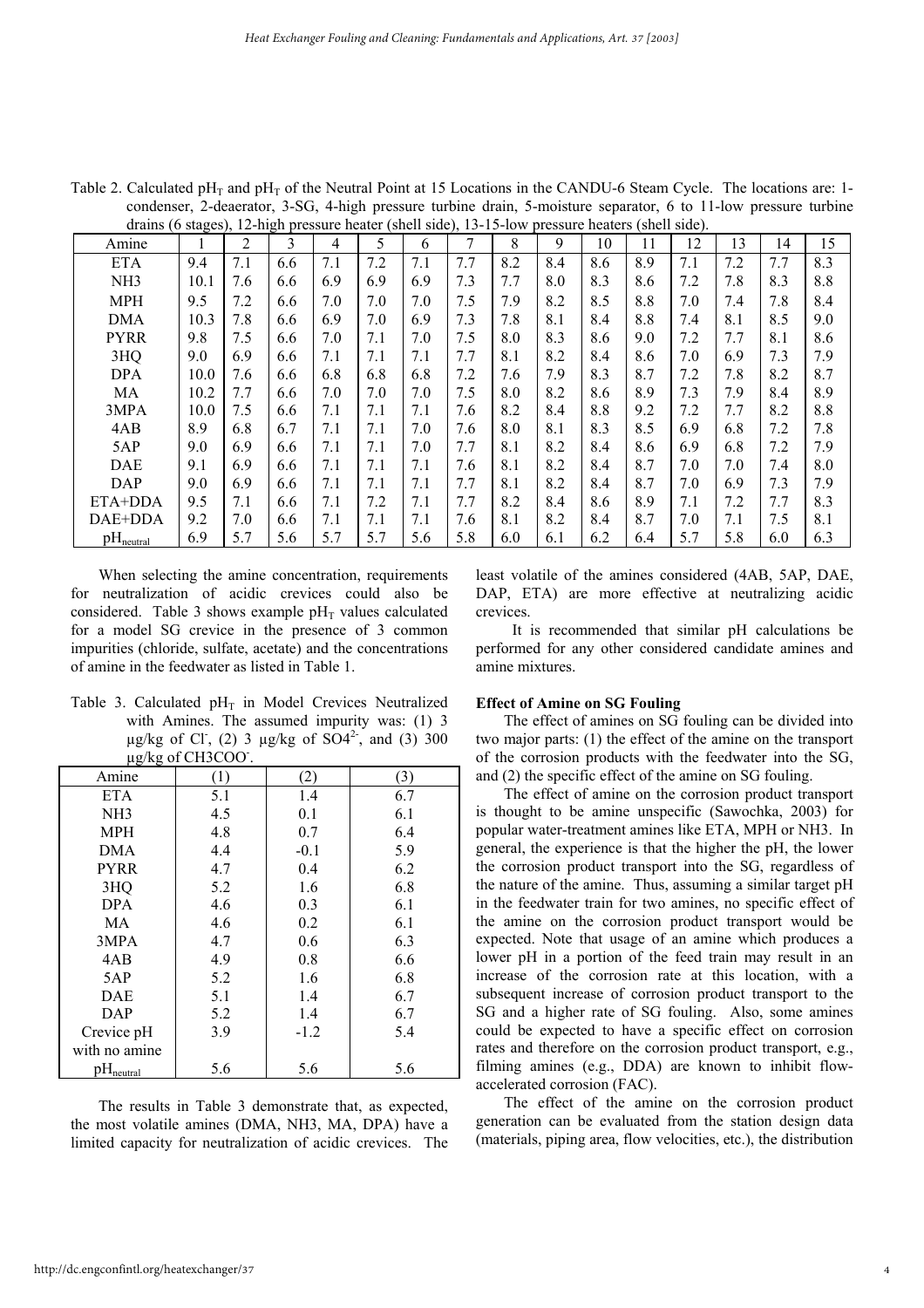of  $pH_T$  throughout the feedtrain (e.g., Table 2), and the dependence of the corrosion rates on  $pH_T$ . For the application in the amine index, the crud concentration in the final feedwater is of interest. Under steady-state operation, this concentration can be reasonably expected to be proportional to the overall rate of production of the corrosion products in the steam cycle.

The amine effect on SG fouling has been found experimentally to be amine specific, i.e., different amines produce varying fouling rates at constant high-temperature  $pH<sub>T</sub>$  and thermohydraulic conditions. It is treated in detail in the experimental section of this paper.

The rate of accumulation of crud in a SG (kg/s) can be described using the following equation:

$$
\frac{dM}{dt} = K_f \rho A C_{SG} \tag{3}
$$

It is assumed that the concentration of crud in the SG is uniform and equal to the crud concentration in blowdown. The value of  $K_f \rho$  (kg/m<sup>2</sup>s) is termed the normalized fouling rate because it can be calculated by normalizing the fouling rate per unit area to unit mass fraction of crud. Equation (3) uses as an overall normalized fouling rate for the entire SG. The value of  $K<sub>f</sub>$  depends on the chemistry and thermohydraulic conditions. Its dependence on the amine identity has to be evaluated experimentally.

The crud source is the SG feedwater, and the sinks for the crud are: SG fouling, blowdown, and moisture carryover. Thus, one can write a mass balance for non-volatile species:

$$
\frac{dM}{dt} = C_{\text{feed}} F_{\text{feed}} - bC_{SG} - cC_{SG}
$$
\n(4)

Using (3) to eliminate  $C_{SG}$  from (4) and re-arranging yields:

$$
\frac{dM}{dt} = \frac{C_{\text{feed}} F_{\text{feed}} K_f \rho A}{K_f \rho A + b + c}
$$
(5)

The above equation represents the rate of crud accumulation in the SG as a function of the SG independent operating parameters. Thus, the SG fouling rate depends on the magnitude of the normalized SG fouling rate, which is chemistry-dependent.

An important parameter describing SG fouling is the blowdown efficiency,  $E_{\text{bld}}$ . The blowdown efficiency for an impurity is defined as the ratio of the rate of discharge of the impurity with the blowdown (including moisture carryover) to the rate of impurity ingress to the SG with the feedwater. Dividing (5) by the rate of transport of crud into the SG one obtains:

$$
E_{\text{bld}} = \frac{b+c}{K_f \rho A + b+c} \tag{6}
$$

An alternate parameter describing SG fouling is the factor for fouling reduction by blowdown, fred,bld, which is defined as the ratio of the rate of the ingress of the impurity into the SG to the rate of its accumulation in the SG. It can be readily shown that:

$$
f_{red, bld} = \frac{1}{1 - E_{bld}}\tag{7}
$$

From Equations (6) and (7), both the blowdown efficiency and factor for fouling reduction depend on the normalized fouling rate; therefore, they are chemistrydependent. Thus, SG chemistry can be optimized for a maximum blowdown efficiency.

The comparative cost of fouling, \$B, for two amines can be calculated as:

$$
\$B_2 = \$B_1 \frac{f_{red, bld, 1}}{f_{red, bld, 2}} \cdot \frac{C_{feed, 2}}{C_{feed, 1}}
$$
\n(8)

where the indices 1 and 2 refer to the first and the second amine, respectively. Equation 8 assumes that the cost of fouling management is proportional to the rate of the accumulation of crud in the SG.

#### **LOOP TESTING**

The specific effect of the amine and crud type on the fouling rate under SG operating conditions was measured in a water recirculating loop at the AECL Chalk River Laboratories for several amines and cruds. As the fouling substrate, nuclear steam generator quality tubing UNS N06600 ("Alloy 600") was used. The arithmetic average roughness height of the fouling surface was approximately 1.2 µm. The loop thermohydraulic conditions are listed in Table 4, and chemistry conditions in Table 5. The flow direction was vertically upwards, and the channel diameter was 10.7 mm. The test loop has been described in detail elsewhere (Turner and Klimas, 2000, Klimas and Pietralik, 2002, Klimas et al., 2002).

Magnetite (particle diameter  $\sim 0.2$  µm, Figure 1) was used as the fouling species in most of the tests. It was manufactured using a method described by Sugimoto and Matijevic (1980). Two tests employed magnetite with a surface purposely contaminated with silica (a common station impurity). Two tests used a crud collected in a Canadian NGS SG (85% magnetite and 15% hematite, particles 0.1-10 µm, volume average diameter 1.6 µm). Several tests used hematite, which was either commercial grade ("Fisher Scientific", 0.1 µm diameter) or manufactured at AECL (~0.2 µm diameter). Lepidocrocite was manufactured at AECL (rods, 0.2 µm length, aspect ratio  $\sim$ 10). Fresh ferrous precipitates were allowed to form in the loop during the test by a continuous injection of ferrous acetate at a rate very low compared with the loop flow rate. For all types of crud, a radiotracer  $(^{59}Fe$ , half-life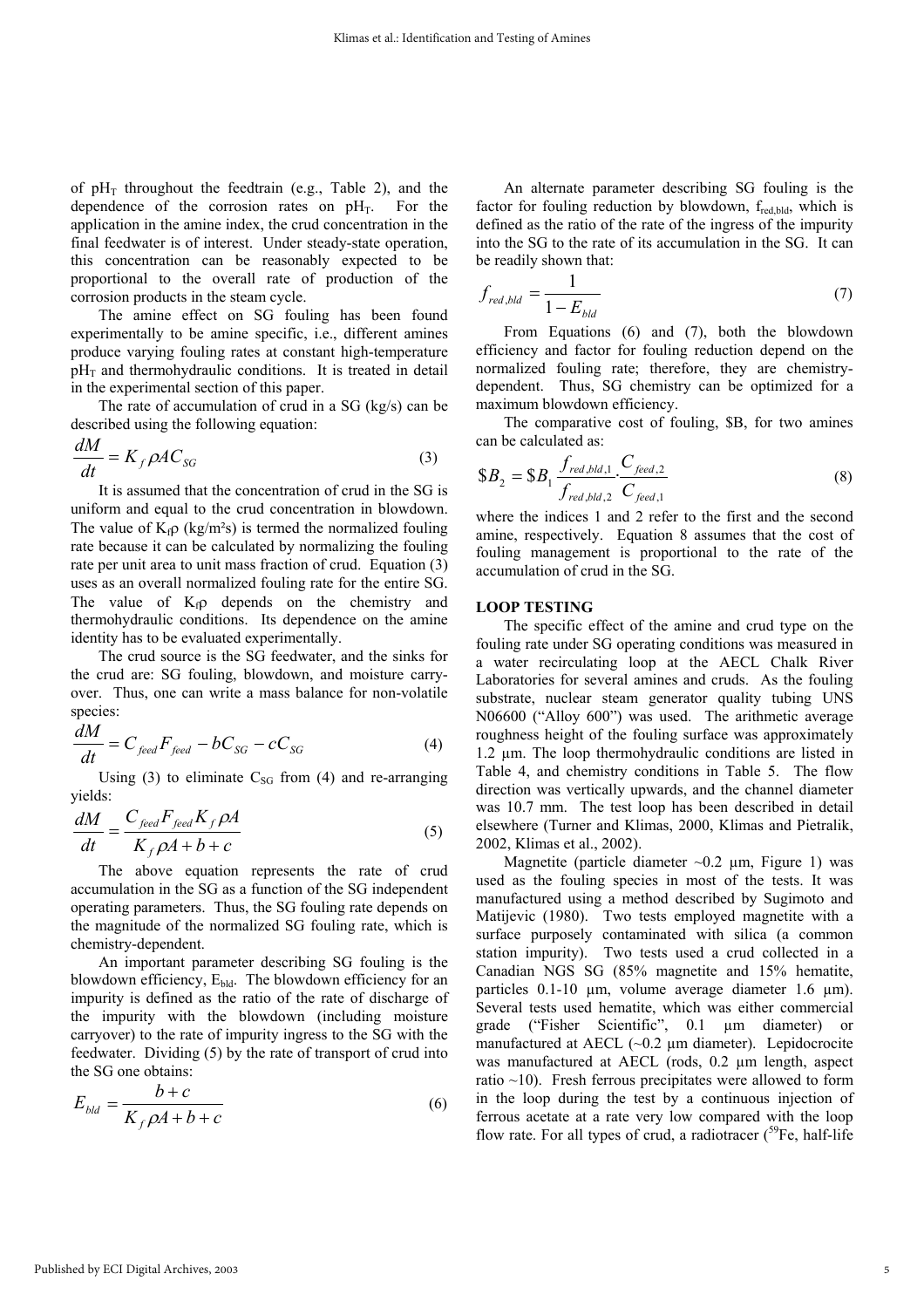44.6 days) was employed for on-line monitoring of the rate of crud buildup at several locations on the heated test section using high-efficiency (high-purity Ge monocrystal) γ-ray detectors. These on-line data were calibrated after the test by a precise determination of the radioactivity distribution along the test section.

Table 4. Loop Thermohydraulic Conditions.

| Parameter                     | Unit                | Value          |
|-------------------------------|---------------------|----------------|
|                               |                     |                |
| Pressure (Absolute)           | MPa                 | 5.7            |
| <b>Saturation Temperature</b> | $\rm ^{\circ}C$     | 272            |
| Water Temperature at          | $\circ$ C           | 180            |
| <b>Test Section Inlet</b>     |                     |                |
| Mass Flux                     | kg/m <sup>2</sup> s | 300            |
| Heat Flux                     | $kW/m^2$            | 230            |
| <b>Steam Quality</b>          |                     | $-0.3$ to 0.55 |

Table 5. Loop Chemistry Conditions.

| Parameter        | Unit       | Tests with          | Tests with    |
|------------------|------------|---------------------|---------------|
|                  |            | Magnetite,          | Hematite, and |
|                  |            | Station Crud,       | Lepidocrocite |
|                  |            | and Ferrous         |               |
|                  |            | Precipitates        |               |
| $pH_{272}$ (at   | pH unit    | 62                  | 6.2           |
| $X=0$            |            |                     |               |
| $[O_2]$          | $\mu$ g/kg | $\leq$ 5 (below the | $\sim$ 150    |
|                  |            | detection limit)    |               |
| residual         | $\mu$ g/kg | 25-100              |               |
| ${\rm [N_2H_4]}$ |            |                     |               |



Fig. 1 Scanning Electron Microscopy Micrograph of Magnetite Used in the Majority of the Loop Tests

#### **RESULTS**

The specific effect of the amine on the normalized fouling rate by magnetite particles under typical steam generator operating conditions is shown in Figure 2. Average rates for all tests performed under the same thermohydraulic and chemistry conditions are shown, together with the confidence interval (90%) to contain the mean. For tests with small number of data points, the confidence intervals were not calculated. The effect of amine on fouling of adiabatic surfaces is shown in Figure 3. The specific effect of crud type on fouling rates is shown in Figure 4.



Fig. 2 Specific Effect of Amine on Fouling Rates Under Typical SG Operating Conditions



Fig. 3 Specific Effect of Amine on Fouling Rates Under SG Operating Conditions, Unheated Surfaces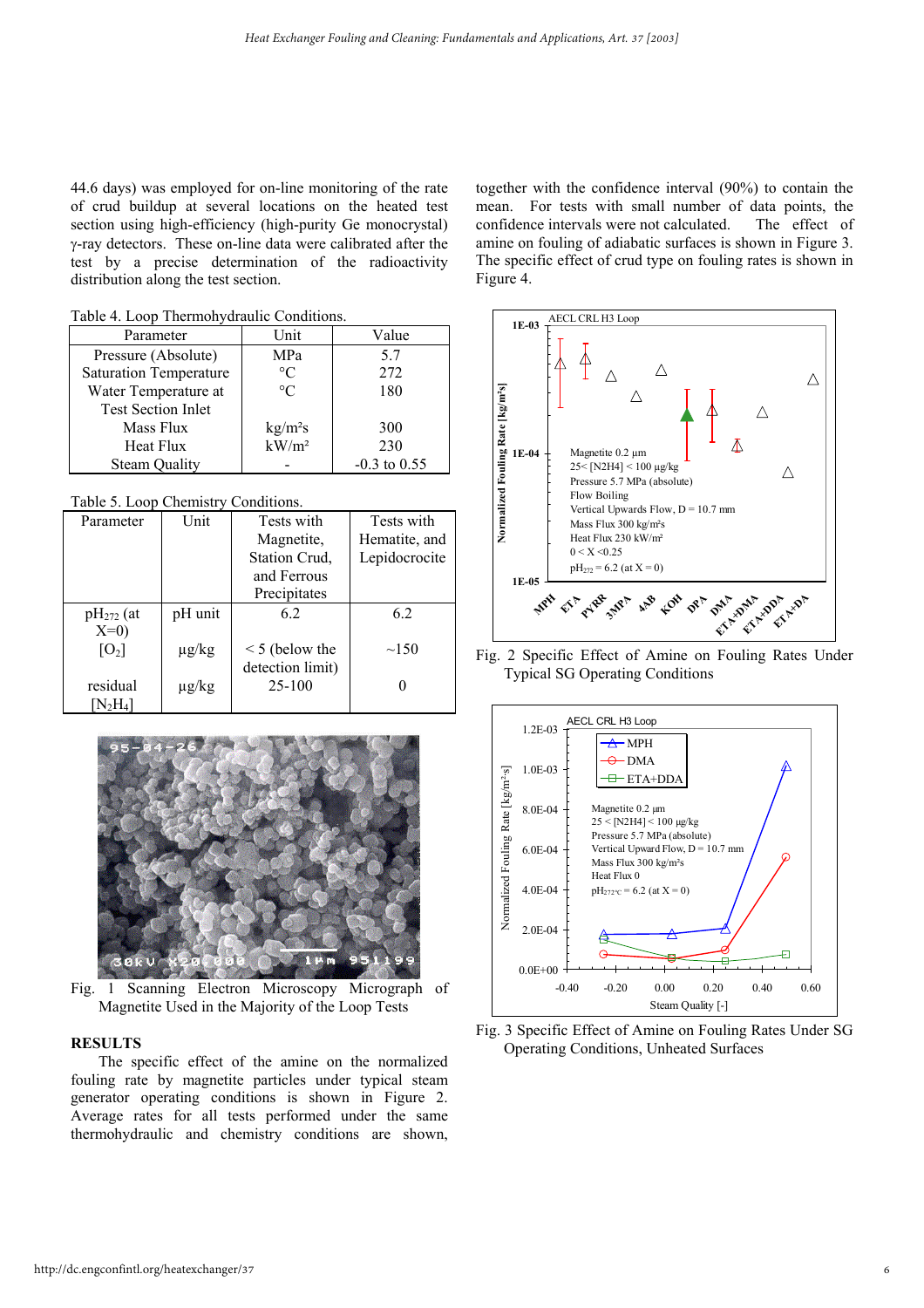

Fig. 4 Specific Effect of Crud Type on Fouling Rates under Typical SG Operating Conditions for Morpholine **Chemistry** 

#### **DISCUSSION**

From Figure 2, the highest fouling rates under typical SG operating conditions are produced when pH is controlled with MPH or ETA, the lowest rates (average 7.4 times lower) when pH is controlled with a mixture of ETA and DDA. Comparing the fouling rates with those obtained in amine-free water (the same high-temperature  $pH_T$ adjusted with potassium hydroxide), it appears that DDA and DMA are fouling inhibitors whereas MPH and ETA are fouling enhancers. The effect of amine on fouling under forced-convective conditions (Figure 3) generally parallels that for flow boiling: the highest rates under forced convection were measured for MPH and significantly lower for ETA+DDA and DMA. DDA appears to be a particularly effective fouling inhibitor under forced convection at elevated steam quality. The mechanism by which the amine can affect fouling is still unknown. For both DDA and DMA, the low fouling rates were measured to be associated with high rates of deposit removal from the test section, which suggests that these amines reduce the consolidation rate of the deposited particles and/or enhance the particle re-entrainment rates. An amine-specific effect on particle deposition rate is also observed. The AECL fouling model which incorporates particle deposition (transport followed by attachment), re-entrainment of unconsolidated deposit, and deposit consolidation has been described elsewhere (Klimas et al. 2002).

Fouling rates can vary by 2 orders of magnitude depending on the type of crud (Figure 4). The lowest rates were measured when particulate magnetite was the fouling species. Dissolved ferrous species and hematite particles appear to be particularly effective foulant species.

Using Equation (5) for CANDU SG, addition of DDA is predicted to reduce the rate of accumulation of crud in the SG by a factor of 3.7.

Employing Equations (1) and (7) one can evaluate the economics of application of an optimized amine mixture containing DDA. Example results are shown in Table 6, which suggest savings exceeding US\$1 million per year for a station currently employing MPH, 1% blowdown, and blowdown polishing. The reduction of the cost is mostly by DDA-specific effect on fouling.

Table 6. Example Results of Comparison of Economics of Application of DDA (US\$ Million per EFPY)

| Amine and           | Fouling | Blowdown    | Total |
|---------------------|---------|-------------|-------|
| Feedwater           | Cost    | Polishing   | Cost  |
| Concentration       |         | Cost $(1\%$ |       |
|                     |         | Blowdown)*  |       |
| MPH, $70 \mu g/kg$  | 1.5     | 0.22        | 17    |
| ETA, $8.0 \mu g/kg$ | 1.5     | 0.18        | 17    |
| $ETA+DDA$           | 0.38    | 0.18        | 0.56  |

*\* Assuming 40% blowdown recovery and the cost of regeneration of IX resin of US\$2000 per a 3500-equivalent bed.*

Results in Tables 1 and 2 suggest that the corrosion and fouling management costs could be further reduced by substituting ETA with a stronger amine, e.g., DAE or 4AB. This could potentially reduce the cost of blowdown polishing and further optimize pH in the feedtrain, thus reducing the corrosion product transport into the SG and fouling (amine-unspecific effect).

#### **CONCLUSIONS**

The major conclusions from this work are summarized below:

- 1. Steam generator (SG) fouling rates by iron corrosion products are a strong function of water and surface chemistry. Fouling rates spanning more than three orders of magnitude under constant thermohydraulic conditions were measured in an experimental loop. Therefore, SG chemistry can be optimized for fouling mitigation. Loop measurements can provide hints on what SG chemistry conditions contribute to high fouling rates.
- 2. Dodecylamine (DDA) is an effective fouling inhibitor under SG operating conditions. It was loop tested as a mixture with ethanolamine (ETA).
- 3. Amines such as morpholine (MPH) and ETA appear to be fouling enhancers compared to amine-free water of the same high-temperature pH. These amines, when used on their own, produce normalized fouling rates 5-